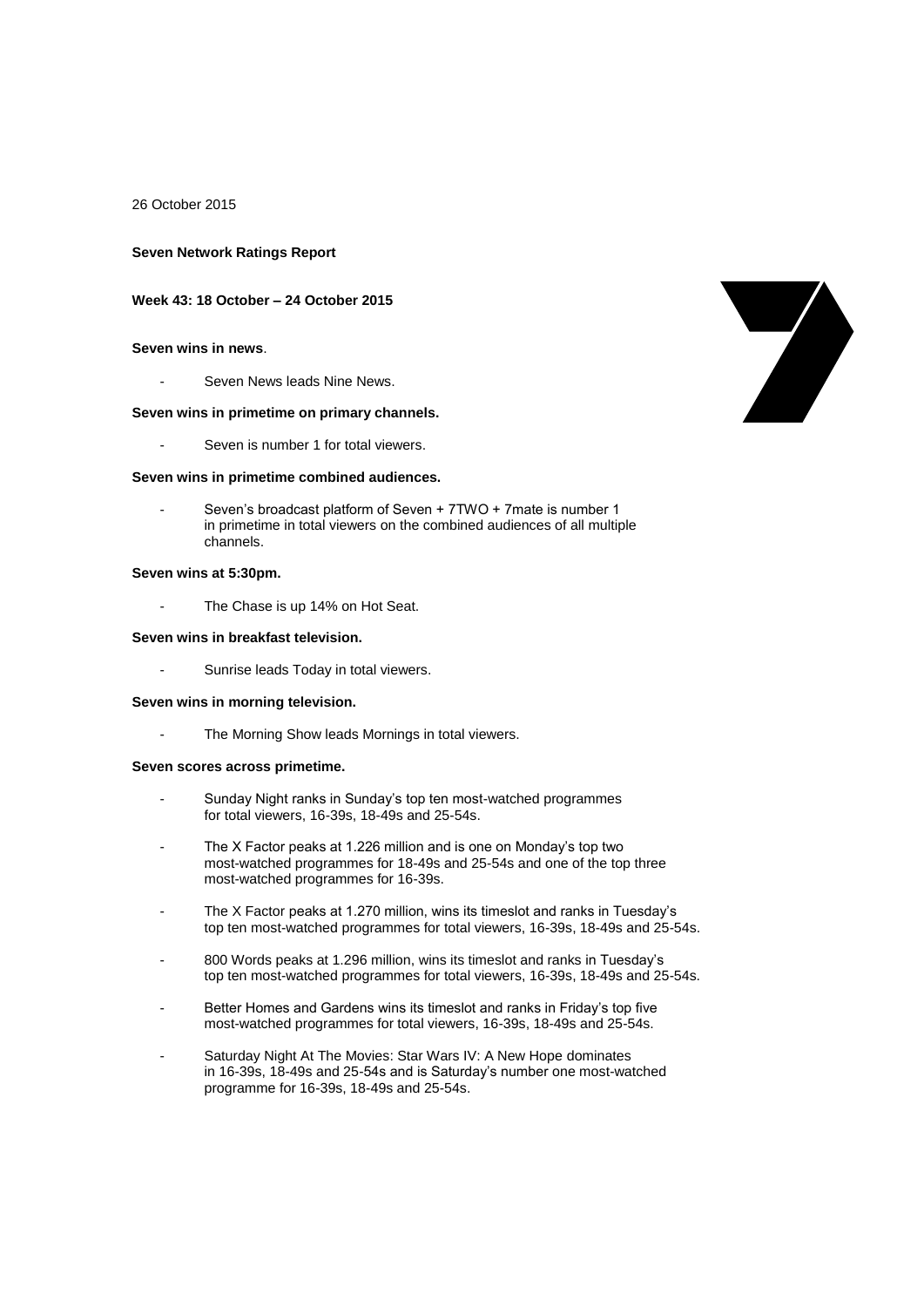### **Seven scores in the most-watched programmes:**

| 800 Words                         | 1.637 million |
|-----------------------------------|---------------|
| The X Factor – Monday             | 1.588 million |
| The X Factor - Tuesday            | 1.529 million |
| Seven News - Sunday               | 1.525 million |
| Sunday Night                      | 1.408 million |
| <b>Border Security</b>            | 1.366 million |
| Highway Patrol                    | 1.340 million |
| <b>Better Homes and Gardens</b>   | 1.279 million |
| Home and Away                     | 1.261 million |
| Seven News - Saturday             | 1.234 million |
| Seven News                        | 1.230 million |
| Star Wars: Episode IV: A New Hope | 1.123 million |
| <b>Beach Cops</b>                 | 1.091 million |
|                                   |               |

Metropolitan and Regional Combined Audiences

# **Seven is number 1 in 2015**

- Seven is number 1 for total viewers in primetime on primary channels across the current television season.
- 7TWO is number 1 for total viewers in primetime on digital channels across the current television season.
- 7mate is number 1 for 25-54s in primetime on digital channels across the current television season.

### **Seven + 7TWO + 7mate is number 1 in 2015**.

- Seven's broadcast platform of Seven + 7TWO + 7mate is number 1 in primetime in total viewers on the combined audiences of all multiple channels across the current television season.

Weeks 1-43, 2015: 6:00pm-midnight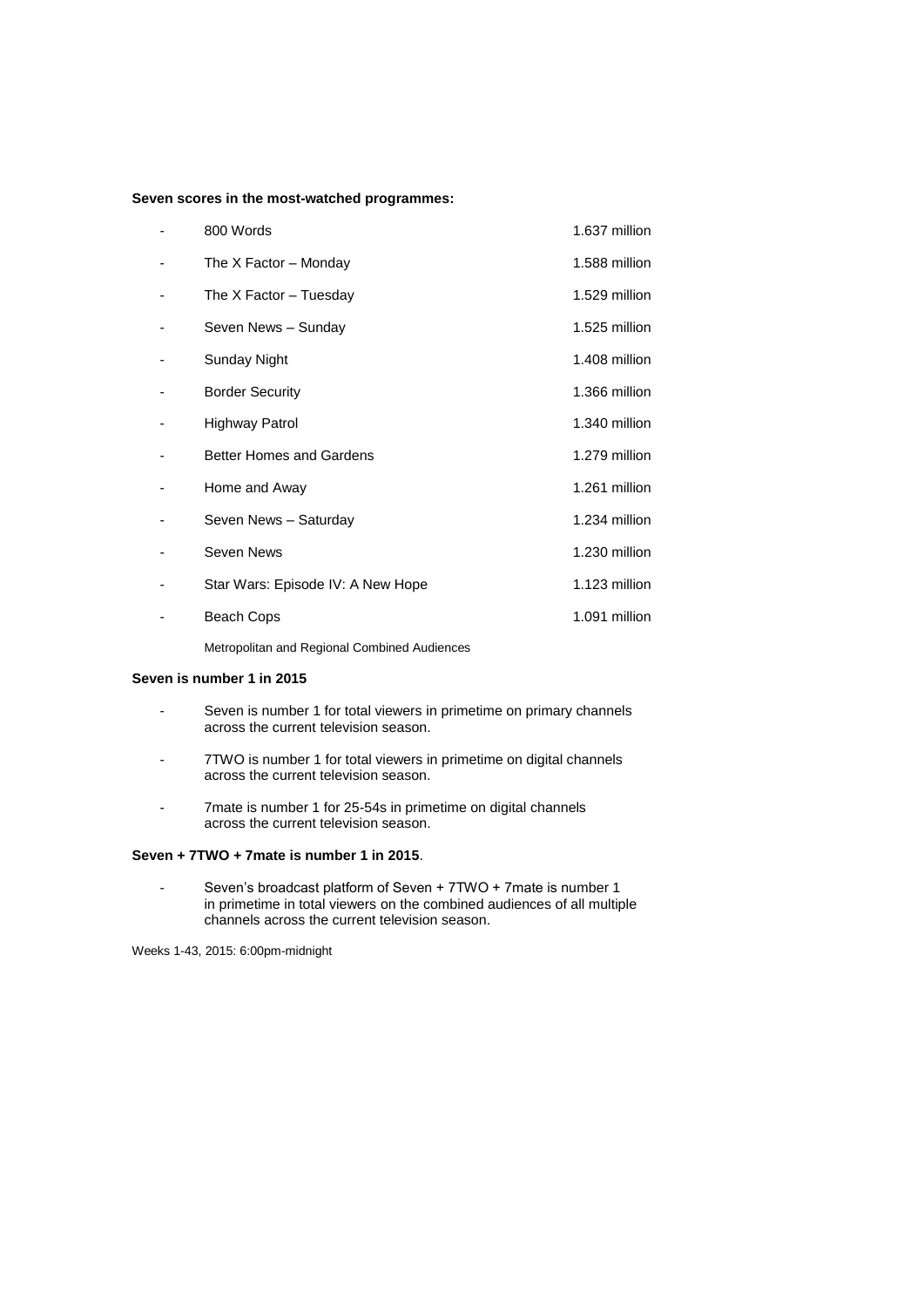### **Primetime audience demographics for primary channels**

| 6:00pm-midnight Week 43, 2015 |       |       |       |            |            |
|-------------------------------|-------|-------|-------|------------|------------|
| <b>Audience shares</b>        | Seven | Nine  | Ten   | <b>ABC</b> | <b>SBS</b> |
| All People                    | 19.9% | 18.9% | 13.4% | 13.1%      | 4.7%       |
| $16 - 39s$                    | 17.8% | 19.9% | 19.2% | 5.5%       | 2.7%       |
| $18 - 49s$                    | 18.8% | 20.3% | 18.0% | 6.8%       | 3.3%       |
| $25 - 54s$                    | 19.8% | 20.7% | 16.9% | 7.8%       | 3.7%       |

# **Primetime audience demographics for digital channels**

| 6:00pm-midnight Week 43, 2015 |         |         |        |            |  |
|-------------------------------|---------|---------|--------|------------|--|
| <b>Audience shares</b>        | Total   | 16-39s  | 18-49s | $25 - 54s$ |  |
| 7TWO                          | 5.2%    | 1.4%    | 2.0%   | 2.2%       |  |
| 7 <sub>mate</sub>             | $3.7\%$ | 6.0%    | 5.6%   | 5.1%       |  |
| GO!:                          | 5.3%    | 8.3%    | 7.1%   | 6.3%       |  |
| Gem                           | 3.6%    | 3.6%    | 3.5%   | 3.4%       |  |
| One                           | $3.0\%$ | 3.2%    | 3.6%   | 3.7%       |  |
| Eleven                        | 3.1%    | 5.9%    | 4.9%   | 4.3%       |  |
| ABC <sub>2</sub>              | 2.7%    | 3.3%    | 2.9%   | 2.7%       |  |
| ABC3                          | $0.5\%$ | $0.4\%$ | 0.4%   | 0.4%       |  |
| ABC News 24                   | 1.3%    | 0.9%    | 1.1%   | 1.2%       |  |
| SBS <sub>2</sub>              | 1.2%    | 1.8%    | 1.6%   | 1.6%       |  |
| NITV:                         | 0.1%    | 0.1%    | 0.1%   | 0.1%       |  |

# **Primetime audience demographics for combined audiences of all channels**.

| 6:00pm-midnight Week 43, 2015 |       |       |       |            |            |  |
|-------------------------------|-------|-------|-------|------------|------------|--|
| <b>Audience shares</b>        | Seven | Nine  | Ten   | <b>ABC</b> | <b>SBS</b> |  |
| All People                    | 28.8% | 27.9% | 19.6% | 17.7%      | 6.1%       |  |
| 16-39s                        | 25.2% | 31.8% | 28.4% | $10.0\%$   | 4.6%       |  |
| 18-49s                        | 26.5% | 30.9% | 26.5% | 11.2%      | 5.0%       |  |
| 25-54s                        | 27.2% | 30.3% | 25.0% | 12.1%      | 5.4%       |  |

FTA Channels and Total TV

Copyright Oztam Data: Consolidated (Live + As Live + TSV) and Overnight (Live + As Live).

# **Primetime Programming Analysis**

### **Sunday**

- Seven wins in news.
- Seven wins in breakfast television. Weekend Sunrise leads Weekend Today.
- Seven wins in primetime on digital channels.
	- 7TWO is the most-watched digital channel for total viewers.
	- 7mate is the most-watched digital channel for 16-39s, 18-49s and 25-54s.
- Seven scores in the most-watched programmes:

| All People   |     | $25 - 54s$          |    |
|--------------|-----|---------------------|----|
| Seven News   | #2  | Seven News          | #4 |
| Sunday Night | #4  | Sunday Night        | #5 |
| Beach Cops   | #7  | Quantico            | #7 |
| Quantico     | #8  | Beach Cops          | #8 |
| 16-39s       |     | 18-49s              |    |
| Sunday Night | #6  | Seven News          | #4 |
| Seven News   | #7  | <b>Sunday Night</b> | #6 |
| Quantico     | #8  | Quantico            | #8 |
| Beach Cops   | #10 | Beach Cops          | #9 |
|              |     |                     |    |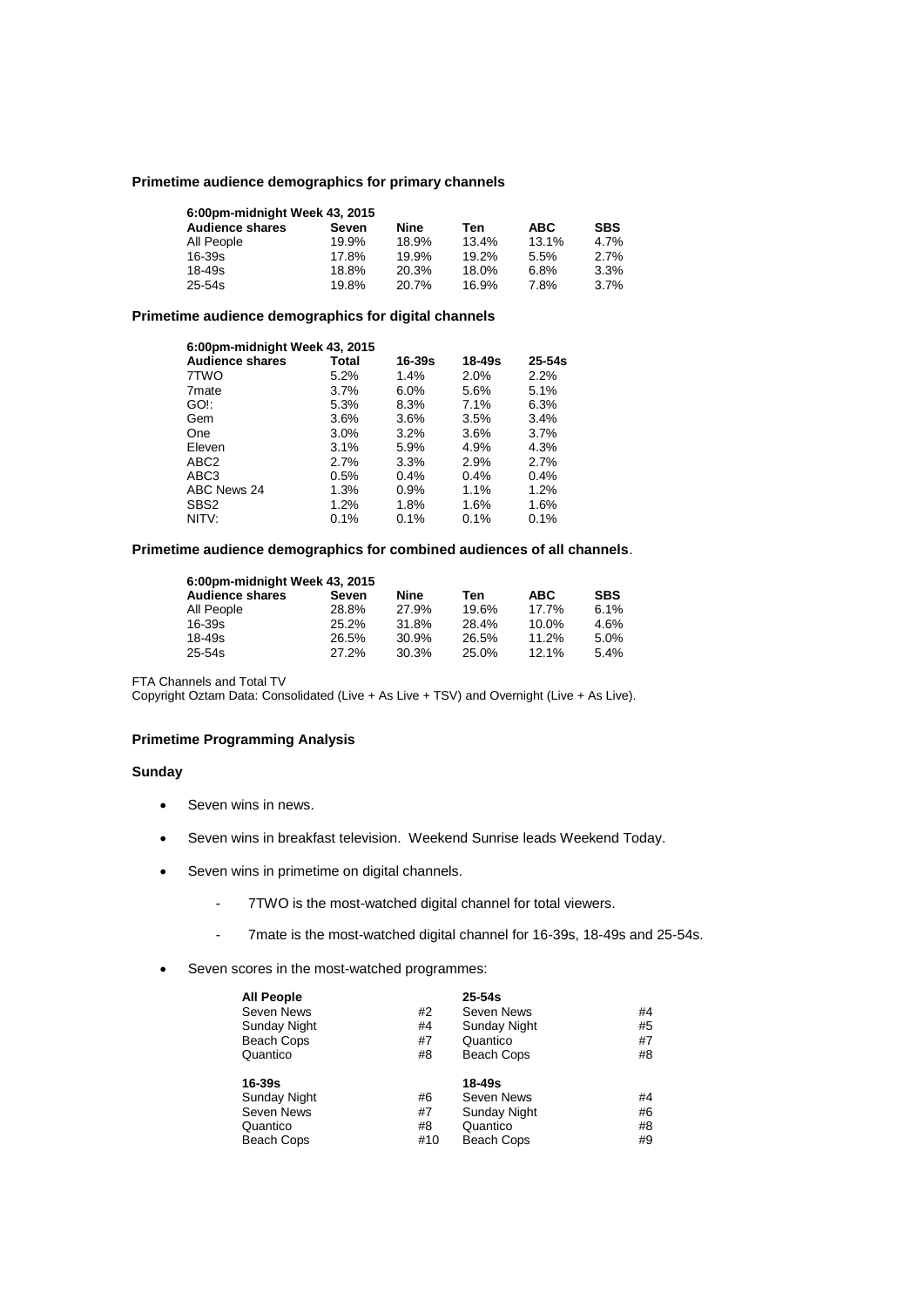- **Seven News** (1.054 million). Seven News wins network.
- **Sunday Night** (0.896 million not broadcast in Perth) ranks in Sunday's top ten most-watched programmes for total viewers, 16-39s, 18-49s and 25-54s.
- **Beach Cops** (0.730 million not broadcast in Perth) ranks in Sunday's top ten most-watched programmes for total viewers, 16-39s, 18-49s and 25-54s.

### **Monday**

- Seven wins in news.
- Seven wins in primetime on primary channels.
	- Seven is number one for total viewers: Seven leads Nine and is up 73% on Ten.
- Seven wins in primetime on digital channels.
	- 7TWO is the most-watched digital channel for total viewers.
- Seven wins in primetime combined audiences.
	- Seven + 7TWO + 7mate is number one for total viewers on the combined audiences of all channels.
	- Seven + 7TWO + 7mate is up 5% on Nine + Go + Gem and up 63% on Ten + One + Eleven in total viewers.
- Seven wins in breakfast television. Sunrise leads Today.
- Seven wins at 5:30pm. The Chase is up 17% on Hot Seat.
- Seven scores in the most-watched programmes:

| <b>All People</b>          |    | $25 - 54s$                 |    |
|----------------------------|----|----------------------------|----|
| Seven News                 | #3 | The X Factor               | #2 |
| The X Factor               | #4 | Seven News                 | #6 |
| Seven News - Today Tonight | #6 | Seven News - Today Tonight | #8 |
|                            |    | Home and Away              | #9 |
| 16-39s                     |    | 18-49s                     |    |
| The X Factor               | #3 | The X Factor               | #2 |
| Home and Away              | #6 | Seven News                 | #8 |
|                            |    | Home and Away              | #9 |

- **Seven News** (1.037 million). Seven News wins network up 53,000 viewers on Nine News, a 5% audience advantage.
- **The X Factor** (1.028 million) peaks at 1.226 million and is one on Monday's top two most-watched programmes for 18-49s and 25-54s and one of the top three most-watched programmes for 16-39s.

#### **Tuesday**

- Seven wins in primetime on primary channels.
	- Seven is number one for total viewers: up 6% on Nine and up 87% on Ten
- Seven wins in primetime on digital channels.
	- 7TWO is the most-watched digital channel for total viewers.
	- 7mate is the most-watched digital channel for 16-39s, 18-49s and 25-54s.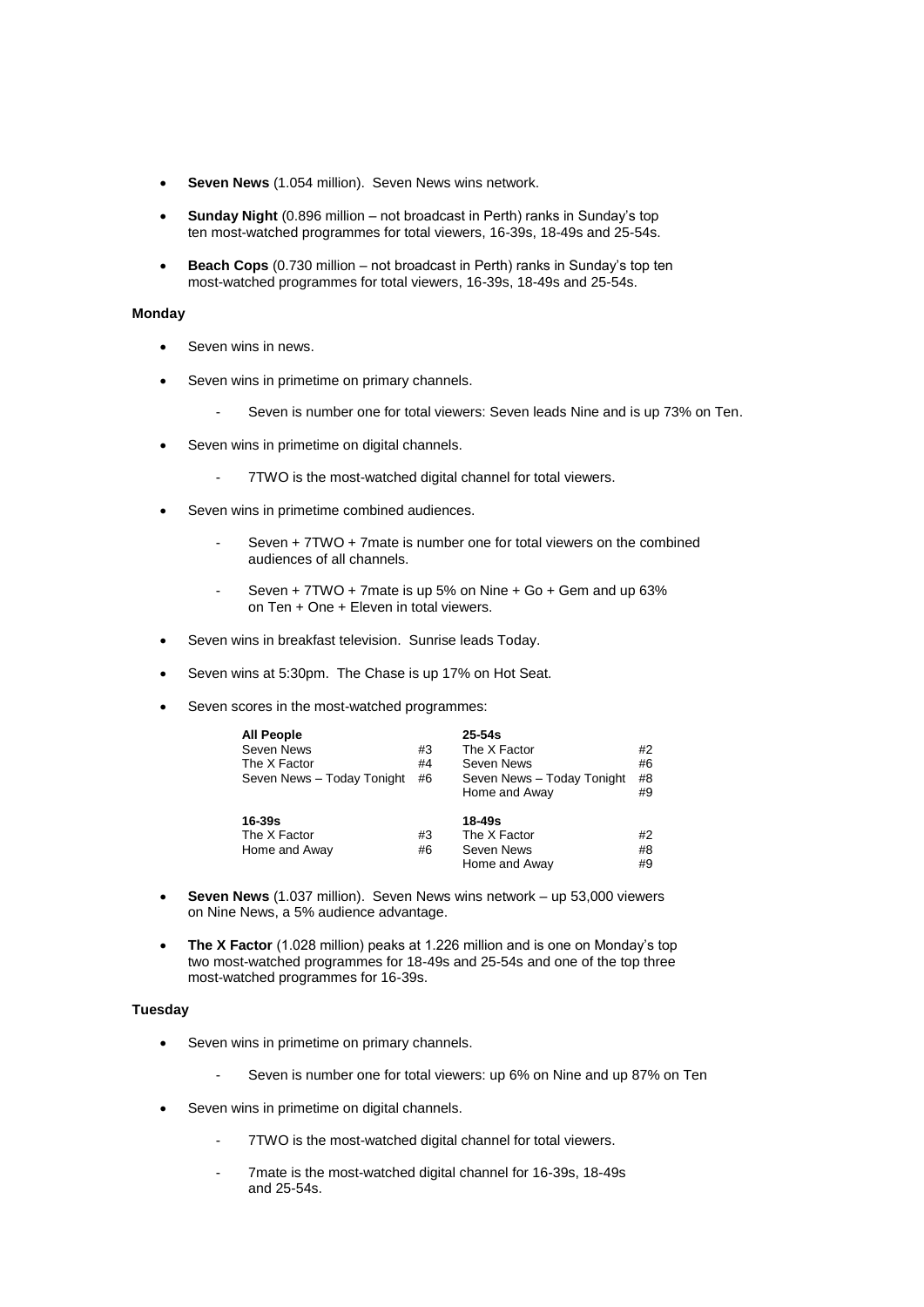- Seven wins in primetime combined audiences.
	- Seven + 7TWO + 7mate is number one for total viewers on the combined audiences of all channels.
	- Seven + 7TWO + 7mate is up 11% on Nine + Go + Gem and up 70% on Ten + One + Eleven in total viewers.
- Seven wins at 5:30pm. The Chase is up 16% on Hot Seat.
- Seven wins in morning television. The Morning Show is up 36% on Mornings.
- Seven scores in the most-watched programmes:

| <b>All People</b>          |    | $25 - 54s$                 |     |
|----------------------------|----|----------------------------|-----|
| 800 Words                  | #2 | 800 Words                  | #3  |
| The X Factor               | #4 | The X Factor               | #5  |
| Seven News                 | #6 | Seven News - Today Tonight | #9  |
| Seven News - Today Tonight | #8 | Seven News                 | #10 |
| 16-39s                     |    | 18-49s                     |     |
| 800 Words                  | #5 | 800 Words                  | #3  |
| The X Factor               | #6 | The X Factor               | #7  |

- **The X Factor** (1.003 million) peaks at 1.270 million, wins its timeslot and ranks in Tuesday's top ten most-watched programmes for total viewers, 16-39s, 18-49s and 25-54s.
- **800 Words** (1.019 million) peaks at 1.296 million, wins its timeslot and ranks in Tuesday's top ten most-watched programmes for total viewers, 16-39s, 18-49s and 25-54s – 26 share in total viewers, 25 share in 18-49s and 26 share in 25-54s.

#### **Wednesday**

- Seven wins in primetime on primary channels.
	- Seven is number one for total viewers.
- Seven wins in primetime on digital channels.
	- 7TWO is the most-watched digital channel for total viewers.
- Seven wins in primetime combined audiences.
	- Seven + 7TWO + 7mate is number one for total viewers on the combined audiences of all channels.
	- Seven + 7TWO + 7mate is up 5% on Nine + Go + Gem and up 26% on Ten + One + Eleven in total viewers.
- Seven wins at 5:30pm. The Chase is up 15% on Hot Seat.
- Seven wins in breakfast television. Sunrise is up 14% on Today.
- Seven wins in morning television. The Morning Show is up 52% on Mornings.

#### **Thursday**

- Seven wins in news.
- Seven wins at 5:30pm. The Chase leads Hot Seat.
- Seven wins in breakfast television. Sunrise leads Today.
- Seven wins in morning television. The Morning Show leads Mornings.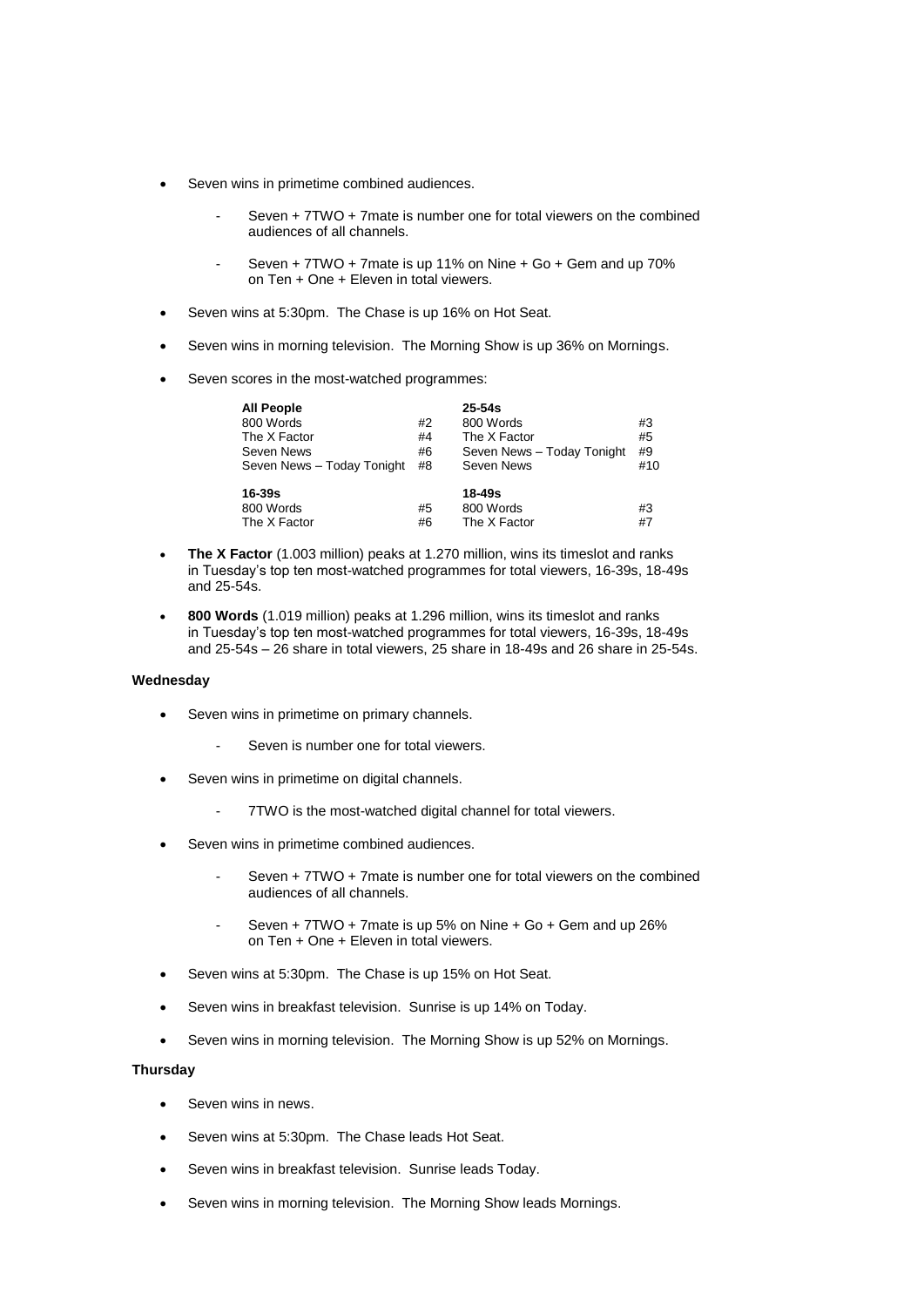### **Friday**

- Seven wins in news.
- Seven wins in primetime on primary channels.
	- Seven is number one for total viewers, 16-39s, 18-49s and 25-54s.
	- Seven is up 32% on Nine and up 52% on Ten in total viewers.
	- Seven is up 13% on Nine and leads Ten in 16-39s. Seven is up 7% on Nine and up 8% on Ten in 18-49s. Seven is up 12% on Nine and up 11% on Ten in 25-54s.
- Seven wins in primetime combined audiences.
	- Seven + 7TWO + 7mate is number one for total viewers on the combined audiences of all channels.
	- Seven + 7TWO + 7mate is up 3% on Nine + Go + Gem and up 48% on Ten + One + Eleven in total viewers.
- Seven wins at 5:30pm. The Chase is up 15% on Hot Seat.
- Seven wins in morning television. The Morning Show leads Mornings.
- Seven scores in the most-watched programmes:

| <b>All People</b><br>Seven News - Today Tonight<br>Seven News<br><b>Better Homes and Gardens</b> | #1<br>#2<br>#5  | $25 - 54s$<br>Better Homes and Gardens<br>Seven News - Today Tonight<br>Seven News | #4<br>#7<br>#8 |
|--------------------------------------------------------------------------------------------------|-----------------|------------------------------------------------------------------------------------|----------------|
| $16 - 39s$<br><b>Better Homes and Gardens</b><br>Seven News - Today Tonight<br>Seven News        | #4<br>#6<br>#10 | 18-49s<br>Better Homes and Gardens<br>Seven News - Today Tonight<br>Seven News     | #4<br>#8<br>#9 |

- **Seven News** (0.840 million). Seven News wins network.
- **Seven News – Today Tonight** (0.844 million). Seven News Today Tonight wins network.
- **Better Homes and Gardens** (0.800 million) wins its timeslot and ranks in Friday's top five most-watched programmes for total viewers, 16-39s, 18-49s and 25-54s.

# **Saturday**

- Seven wins in news.
- Seven wins in primetime on primary channels.
	- Seven is number one for total viewers, 16-39s, 18-49s and 25-54s.
	- Seven is up 28% on Nine and up 203% on Ten in total viewers.
	- Seven is up 65% on Nine and up 148% on Ten in 16-39s. Seven is up 66% on Nine and up 195% on Ten in 18-49s. Seven is up 55% on Nine and up 214% on Ten in 25-54s.